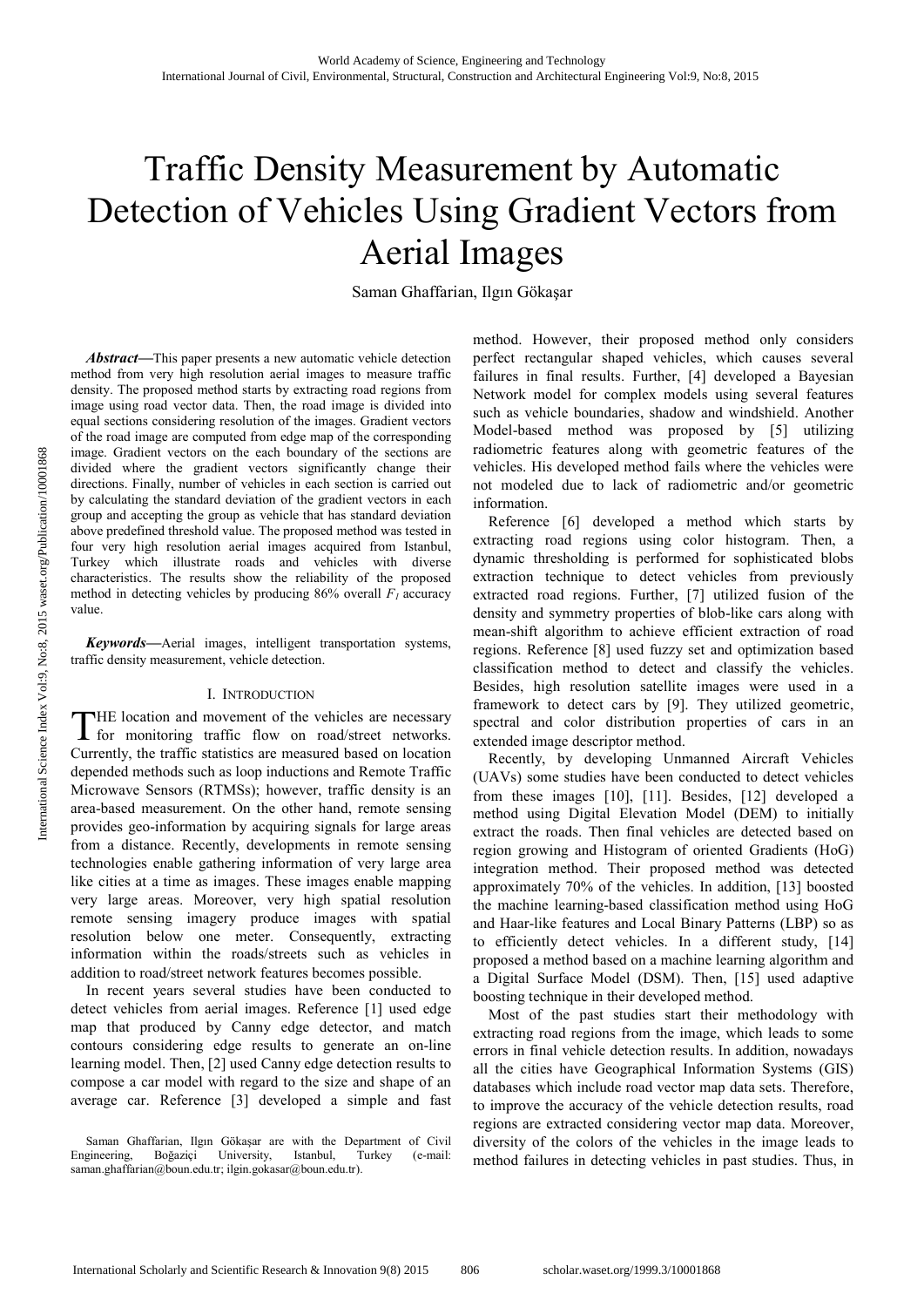this study, color of the vehicles is only used to generate Gradient vectors map, which is not consider the variousity of the color combinations within image. After extracting road regions and generating gradient vectors map, the image is divided into equal sections considering resolution of the

image, which is 30 cm in this study, and small car length. Eventually, vehicles are detected and counted on the section boundaries by calculating complexity of the gradient vectors on the boundary lines.



Fig. 1 Steps of the proposed method, (a) original Image, (b) ROI image, (c) edge map, (d) divided image with corresponding line number and developed vehicle detection results for each division, (e) generated Gradient vectors map for denoted region for test image #1

# II.METHODOLOGY

The proposed traffic density measurement by automatic detection of vehicles from aerial images has five main steps as follows:

## *A.Region of Interest (ROI) and Road Extraction*

Almost all of the road databases in big cities such as Istanbul are generated and stored as coordinated vector data for traffic and transportation engineering, urban planning and other applications. Therefore, in this study, road vector maps are used to extract ROI and road regions from aerial images as first step  $(Fig. 1 (b))$ .

# *B.Edge Detection and Gradient Vectors Map Generation*

Due to have regular and noiseless gradient vectors, the gradient vectors of the images calculated from edge detection results. Edge map of the image are computed using Canny edge detector [\[16\]](https://www.researchgate.net/publication/224377985_A_Computational_Approach_To_Edge_Detection?el=1_x_8&enrichId=rgreq-5d2dd188-886e-4001-a3f1-312e9ecc390c&enrichSource=Y292ZXJQYWdlOzI4Mjg2ODM3NDtBUzoyODU0Nzk2NzQxMDU4NTZAMTQ0NTA3NTA2NjUyMQ==) as one of the well-known and popular edge detection methods in image processing applications (Fig. 1 (c)). Canny edge detection starts by smoothing the image using Gaussian Filtering which leads to reduce image details such as noises. Then compute gradient magnitude and direction at each pixel. To determine edge pixels the gradient magnitude at a pixel considered and when its magnitude is larger than those at its two neighbors in the gradient direction marks as edge pixel. Otherwise, mark as non-edge pixel. Finally a hysteresis thresholding is implemented to remove the

weak edges. Two threshold values are also existed in the method to control the density of the edges considering sigma (variation) and length of the weak edges.

After detecting edges, corresponding gradient vectors of the edge map is generated for each pixel as gradient magnitude and direction in order to be used in further steps of the proposed method.

#### *C.ROI Division*

Spatial resolution illustrates the size of each pixel of the image on the ground. Furthermore, average length of the vehicles (cars) in the cities considered as 5 meters. However, experiments on the images and results demonstrated that one meter change in this approximate value does not have significant effects on the final results but, it should be defined between 4-6 meters to obtain appropriate results. Thus, considering spatial resolution and average length of a vehicle the ROI image is divided into equal parts with a width equal to predefined vehicle length value (Fig. 1 (d)).

## *D.Vehicle Detection and Counting*

The complexity of the gradient vectors is used to make decision whether there is/are vehicle on the boundary line of each section of the ROI or not. To do so, firstly pixels on the corresponding boundary line of the section are grouped and divided where the gradient vectors considerably change their direction. This step uses a threshold value divide pixel or pixel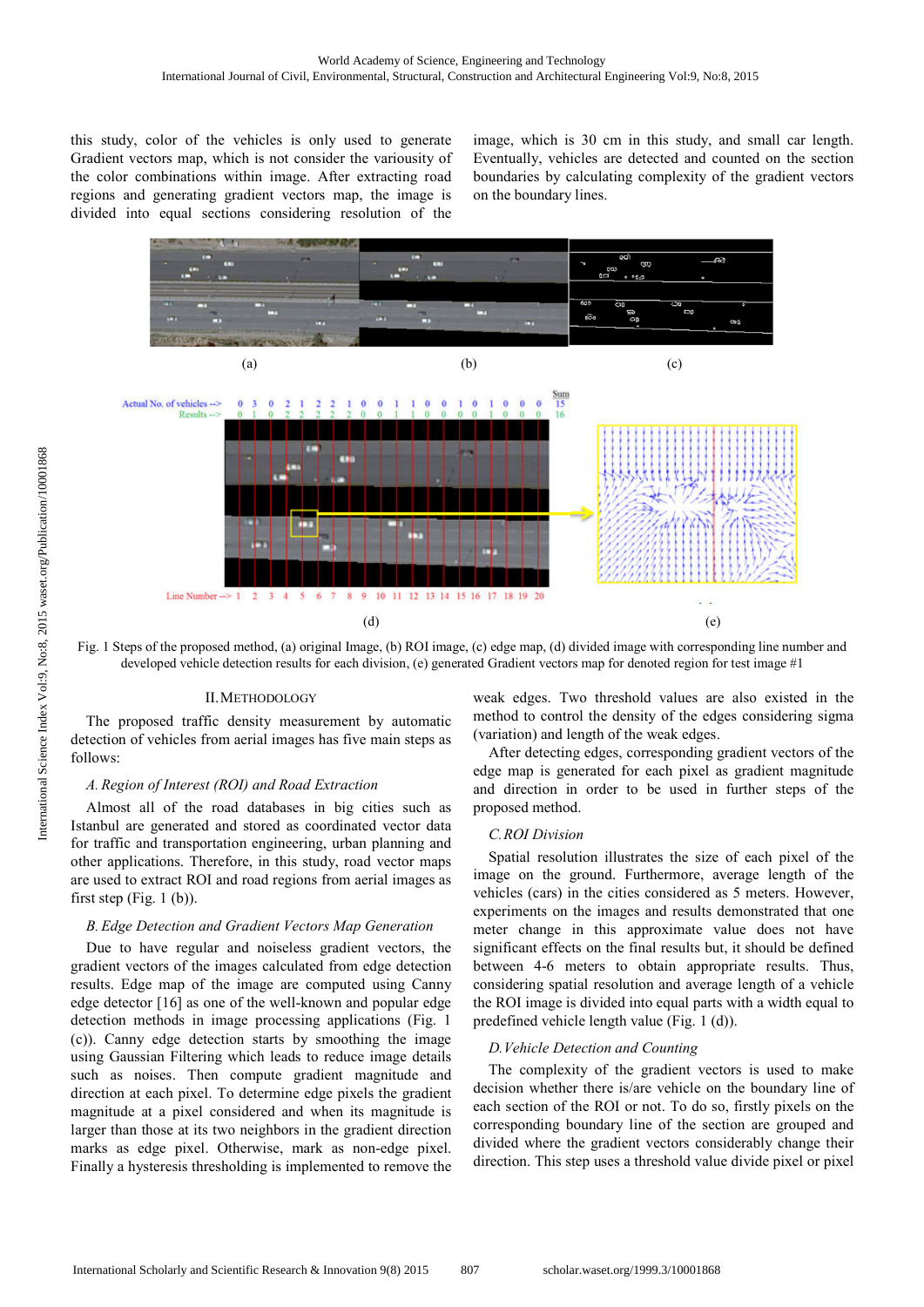groups where the change in direction and magnitude of the gradient vectors on the line is above threshold value. Then each group is considered as an object and the standard deviation of each object (pixel group with gradient values) are calculated. Finally, an object/group is accepted as vehicle when the standard deviation of the gradients of the object is above the threshold value for standard deviation. As it can be seen from Fig. 1 (e) gradient vectors generally on a regular basis unless there is a vehicle in that part of the image.

# *E. Traffic Density Measurement*

Traffic density is computed as unit of vehicle per km or mile. Furthermore, as we know the spatial resolution of the

Actual No. of vehicles

image, the approximate length of the ROI of road image can be estimated. Thus, after counting the vehicles on the ROI a simple unit transformation is conducted to compute traffic density as vehicle/km unit (Table I).

# III. RESULTS AND DISCUSSIONS

# *A. Study Area*

The proposed method was tested on four aerial images with 30 centimeters spatial resolution, and three bands (RGB) which were acquired from Istanbul, Turkey. The test images and vehicle detection results are provided and illustrated in Fig. 2.



Fig. 2 Test images and the result of the proposed automatic vehicle detection and density measurment method

# *B.Accuracy Assessment Strategy*

The results of the proposed method are evaluated using three standard assessment equations which are used in [17], [18] as:

$$
precision = \frac{TP}{TP + FP}
$$
 (1)

$$
recall = \frac{TP}{TP + FN}
$$
 (2)

$$
F_1 = \frac{2 * precision * recall}{precision + recall}
$$
 (3)

where TP is the sum of True Positive, FP is the sum of False Positive, and FN is the sum of False Negatives.

#### *C. Results and Discussions*

Fig. 2 illustrates the proposed vehicle detection results by providing actual number of vehicles for each section on the road and the corresponding results of the developed method.

As it can be seen in Table I, overall accuracies of the developed method in precision, recall ratios are 79.5% and 95%, respectively. The precision ratio is ranging between 71% and 92%, and the recall ratio is ranging between 86% and 100%. Throughout four selected images, all resulted in *F<sup>1</sup>* score above 80% which shows efficiency of the proposed method in detecting vehicles from very high resolution aerial images. The images were specially selected to show the street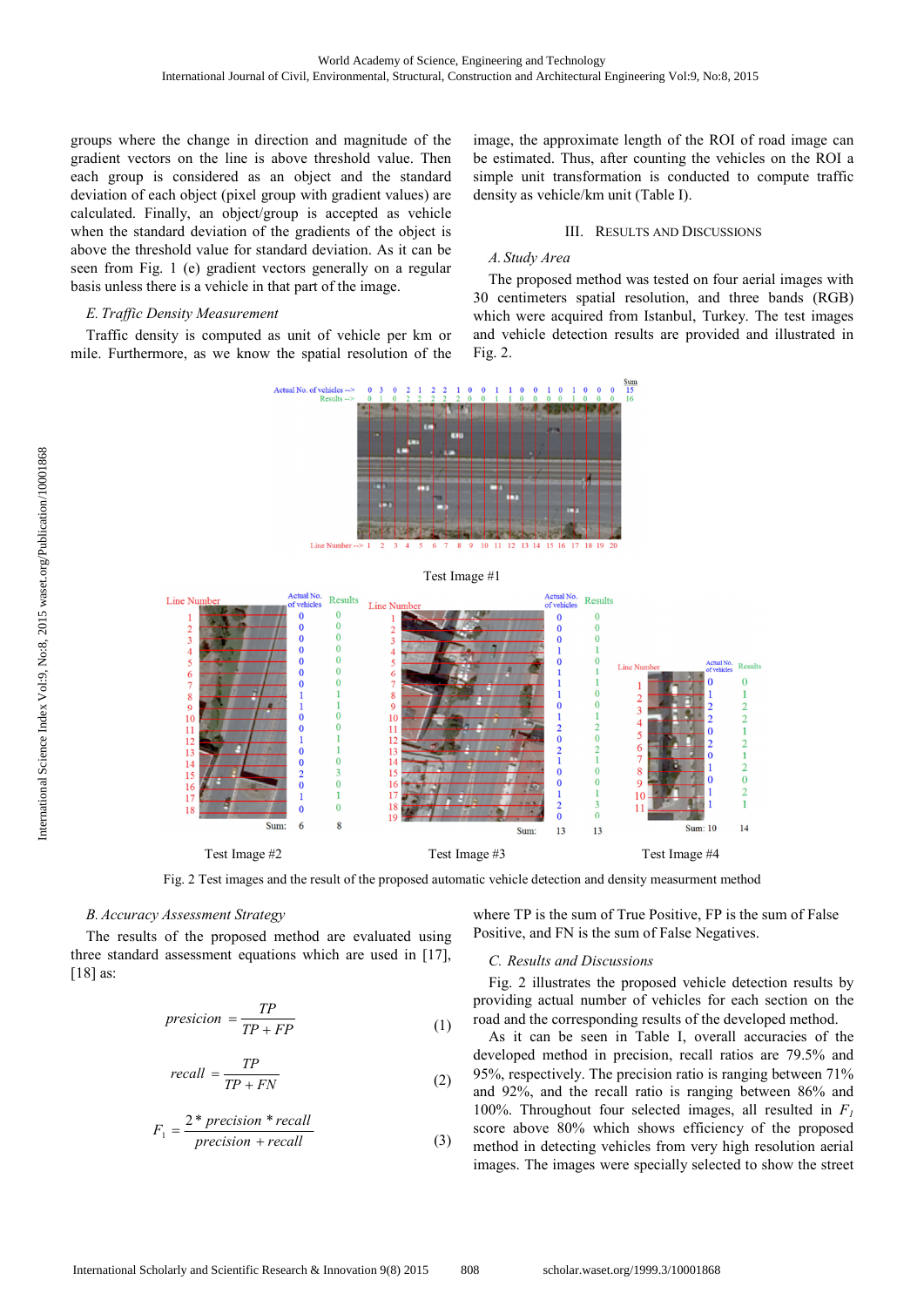and roads ranging from street in the city to a highway. However the results demonstrate the reliability of the developed method in all kind of roads and streets in detecting vehicles. In addition, overall precision ratio is 79.5%. Considering the complexity and various characteristics in the test images such as including trees and shadow regions, this is a good result.

According to numerical results in Table I, the lowest precision accuracy value (71%) belongs to test image #4, which it because of entering trees and building shadows into the street regions that leads to be detected as vehicles on the street. Furthermore, in the cases that the boundary line of the sections in the image are located near the vehicles, they can be affected from the gradient vectors or actually, the gradient vectors are influenced by the near vehicles, which it causes to be detected as vehicles. This leads to producing poor precision ratio 75% by test image #2. Besides, test images #1 and #3 demonstrate the robustness of the developed method in detecting vehicles by producing 80% and 92% precision ratio, respectively.

In all test images, the recall ratio is above 86% with two 100% values, which show that our method detect vehicles without producing many FNs. It can be also seen in Table I which only 3 FNs were produced for all test images that demonstrates efficiency of our proposed method.

| TABLE I                                                                                              |       |                           |        |               |  |                   |                |                                        |  |
|------------------------------------------------------------------------------------------------------|-------|---------------------------|--------|---------------|--|-------------------|----------------|----------------------------------------|--|
| NUMERICAL RESULTS OF THE PROPOSED AUTOMATIC VEHICLE DETECTION AND TRAFFIC DENSITY MEASUREMENT METHOD |       |                           |        |               |  |                   |                |                                        |  |
|                                                                                                      | Image | Traffic density (veh./km) |        | TP FP FN      |  | Precision $(\% )$ | Recall $(\% )$ | $F_1$ score $\left(\frac{9}{6}\right)$ |  |
|                                                                                                      | #1    |                           |        |               |  | 80                |                |                                        |  |
|                                                                                                      | #2    | 85                        | $\sim$ | $\mathcal{L}$ |  |                   | 100            | 86                                     |  |
|                                                                                                      | #3    |                           | 12.    |               |  |                   |                |                                        |  |
|                                                                                                      |       |                           |        |               |  |                   |                |                                        |  |

#4 237 10 4 0 71 100 83

Overall  $40 \t 10 \t 3 \t 79.5 \t 95 \t 86$ 

# IV. CONCLUSION

In this study, a method is proposed for automated detection of vehicles and traffic density measurement using very high resolution aerial images. The proposed method is based on gradient vectors of the image. This method shows that

Gradient vectors are a reliable and robust source to detect vehicles by calculating their complexity. Furthermore, results shows that using shadow and tree detection methods to discard the effect of objects like them can increase the accuracy values of the method.

Experimental results on four selected images from very high resolution aerial images demonstrate the efficiency of the developed method in such environmental conditions, diverse road and vehicle characteristics. The important exclusivity of the proposed method is its independency from color combinations of the vehicles, and diversity of the roads which can range from city streets to highways.

Besides, the proposed method works fully automated; however, in future some developments can be done to increase the efficiency of the method in such circumstances that objects other than vehicles are on the road. Furthermore, the proposed density measurement method due to using the direct image size to estimate ROI (road) length it is not a good choice to calculate the length of the curved road and in future it will need to develop new techniques for this step of the proposed method.

#### ACKNOWLEDGMENT

The images which were utilized in this study have been provided by Istanbul metropolitan municipality.

#### **REFERENCES**

[1] P. Burlina, V. Parameswaran and R. Chellappa, "Sensitivity Analysis and Learning Strategies for Context-Based Vehicle Detection Algorithm," in DARPA IU Workshop, College Park, MD, Center for automation Research, University of Maryland, 1997.

- [2] H. Moon, R. Chellappa and A. Rosenfeld, "Performance Analysis of a Simple Vehicle Detection Algorithm," Image and Computer Vision, Vol. 20, No. 1, pp. 1-13, 2002.
- [3] K. Kozempel and R. Reulke, "Fast Vehicle Detection and Tracking in Aerial Image Bursts", in ISPRS City Models, Roads and Traffic (CMRT) , Paris, France, Vol. 38, No. 3/W4, pp. 175-180, 2009.
- [4] T. Zhao and R. Nevatia, "Car Detection in Low Resolution Aerial Image", Image and Vision Computing, Vol. 21, No. 8, pp. 693-703, 2003.
- [5] S. Hinz, "Detection of Vehicles and Vehicle Queues in High Resolution Aerial Images", Pjotogrammetrie-Fernerkundung-Geoinformation (PFG), Vol. 3, No. 4, pp. 201-213, 2004.
- [6] D. Lenhart, S. Hinz, J. Leitloff and U. Stilla, "Automatic Traffic Monitoring Based On Aerial Image Sequences", Pattern Recognition and Image Analysis, Vol. 18, No. 3, pp. 400-405, 2008.
- [7] J. Y. Choi and Y. K. Yang, "Vehicle Detection from Aerial Images Using Local Shape Information", in Pacific Rim Symp. Advanced in Image and Video Technology (PSIVT) Berlin, Heidelberg, Germany, Springer-Verlag, pp. 227-236, 2009.
- [8] A. C. Holt, E. Y. W. Seto, T. Rivard and G. Peng, "Object-Based Detection and Classification of Vehicles from High-Resolution Aerial Photography", Photogrammetric Engineering and Remote Sensing (PE & RS), Vol. 75, No. 7, pp. 871-880, 2009.
- [9] M. Elmiktay and T. Stathaki, "Car Detection in High-Resolution Urban Scenes Using Multiple Image Descriptors", in Proc. Of International Conference on Pattern Recognition (ISPR), Stockholm, Sweden, pp. 4299-4304, 2014.
- [10] X. Chen and Q. Meng, "Vehicle Detection from UAVs by Using SIFT with Implicit Shape Model", *in IEEE International Conference on Systems, Man, and Cybernetics, pp. 3139-3144, 2013.*
- [11] T. Moranduzzo and F. Melgani, "Detecting Cars in UAV Images with a Catalog-Based Approach," IEEE Transactions on Geoscience and Remote Sensing, Vol. 52, No. 10, pp. 6356-6367, 2014.
- [12] S. Tuermer, F. Kurz, P. Reinartz and U. Stilla, "Airborne Vehicle Detection in Dense Urban Areas Using HoG Features and Disparity maps," *IEEE Journal of Selected Topics in Applied Earth Observation and Remote Sensing,* Vol. 6, No. 6, pp. 2327-2337, 2013.
- [13] H. Grabner, T. T. Nguyen B. Gruber and H. Bischof, "On-Line Boosting-Based Car Detection from Aerial Images", *ISPRS Journal of Photogrammetry and Remote Sensing,* Vol. 63, No. 3, pp. 382-396, 2008.
- [14] S. Kluckner, G. Pacher, H. Garbner and H. Bischof, "A 3D Teacher for Car Detection in Aerial Images", *Image and Vision Computing, in ICCV, Rio de Janeiro, Brazil,* 2007.